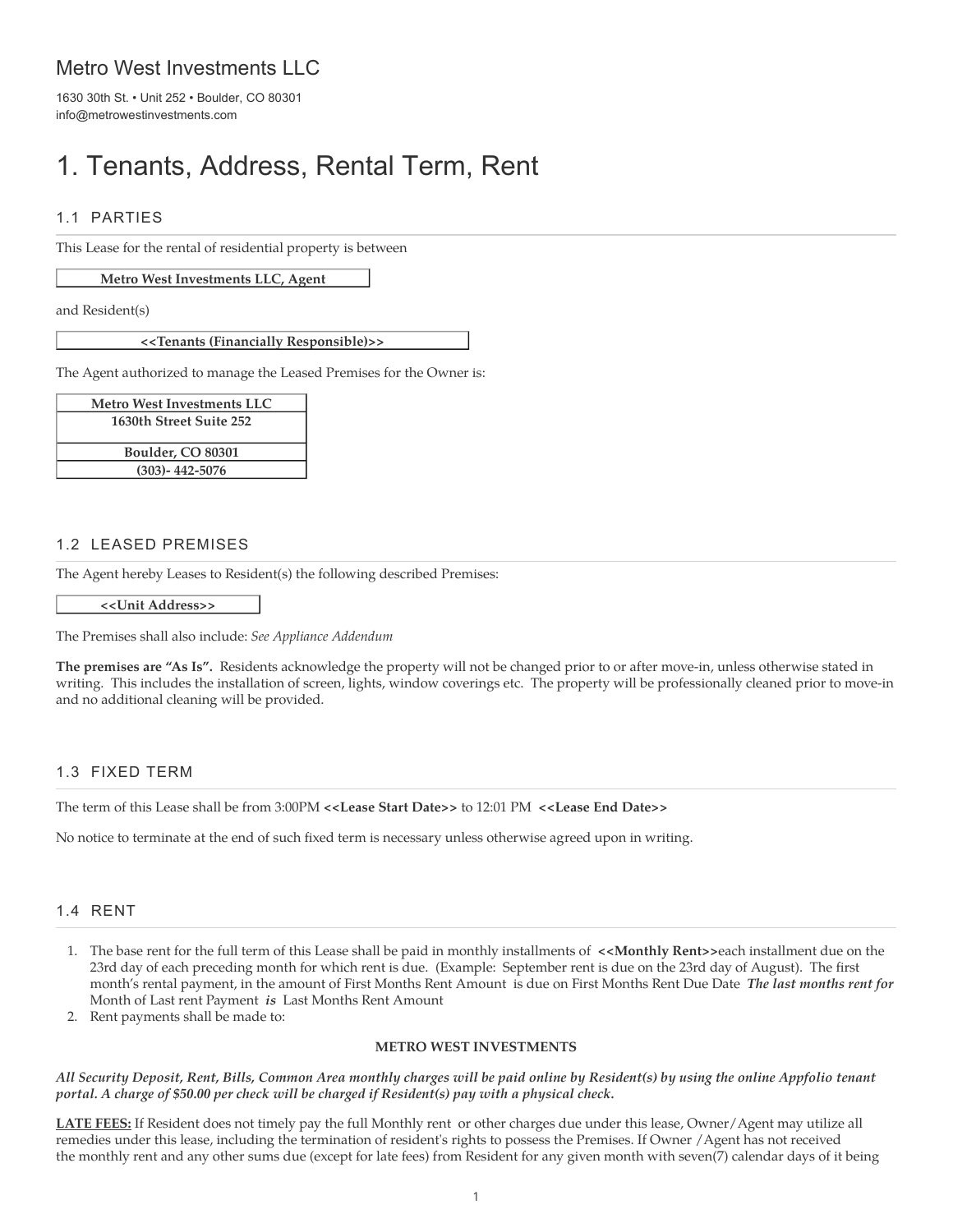due, Resident shall pay a late fee of \$50.00 or five percent (5%) of the monthly rent ,whichever is greater. Resident shall pay a NSF charge for each denied / or returned rent payment, plus Late charge from the date due until Owner/Agent receives acceptable payment. Resident may not withheld or offset rent for any reason. Unless specifically stated in this lease, any charges, fees ,or amounts other then rent due under this lease are due and payable on the same day as rent.Owner /Agent may change when amounts other than rent are due by providing Resident written notice that such amounts are payable on a different date. Such fee, which will be considered additional rent, may be collected immediately by the Agent, or at the Agent's option, such fee may be withheld from the Resident's Security Deposit.

A **\$60.00** fee may be imposed for any Resident(s)'s NSF payment (nonsufficient funds) returned unpaid to Agent for any reason, whether the payment is for rent, Security Deposit or other payment. Late fees will be charged if applicable. After two NSF payments from a tenant are returned from the bank for insufficient funds or other reason, payments from that tenant may no longer be accepted.

Resident(s) agree(s) that in the event Owner/Agent is unable to deliver possession of the Leased Premises upon the date the term of this Lease is to commence, this Lease shall not be void or voidable, nor shall the Owner/Agent be liable for any loss or damage resulting therefrom, but there shall be an abatement of rent for the period between the commencement of the Lease term and the date possession is delivered to Resident(s).

All payments received by Metro West Investments will be applied first to pay expenses and fees, including but not limited to late fees, returned check fees, Resident(s) maintenance charges, utilities, if any, and lastly to the rent. If any fees go unpaid, Metro West Investments has the right to double these unpaid fees and deduct them from the Security Deposit at the end of the Lease.

**NOTICE:** NOTICE TO ONE RESIDENT SHALL BE DEEMED NOTICE TO ALL RESIDENTS, unless otherwise specified in this Lease. Verbal notice from Agent to one Resident shall be deemed notice to all residents. All notices from Resident(s) to Agent shall be provided in writing and mailed or delivered to Agent's address. Written notices to the Resident(s) shall be delivered to the party personally, or sent by first class mail, postage prepaid, or securely and conspicuously posted as follows:

To the Resident(s):

At the Premises

To the Agent:

| Metro West Investments LLC |                   |  |  |
|----------------------------|-------------------|--|--|
|                            | 1630 30th St #252 |  |  |
|                            | Boulder, CO 80301 |  |  |

By initialing below, you acknowledge and agree to the terms in Section 1.



# 2. Security Deposit, Eviction, Occupancy

### 2.1 SECURITY DEPOSIT

By mutual agreement between Agent and Resident(s), Resident(s) agrees to pay the Security Deposit, in the total amount of

Security Deposit

according to the following payment schedule:

Security Deposit Charge Payment Schedule

#### **Due with lease signing.**

Resident(s) may not use the Security Deposit in place of rent, late fees, or other payment without written permission of agent.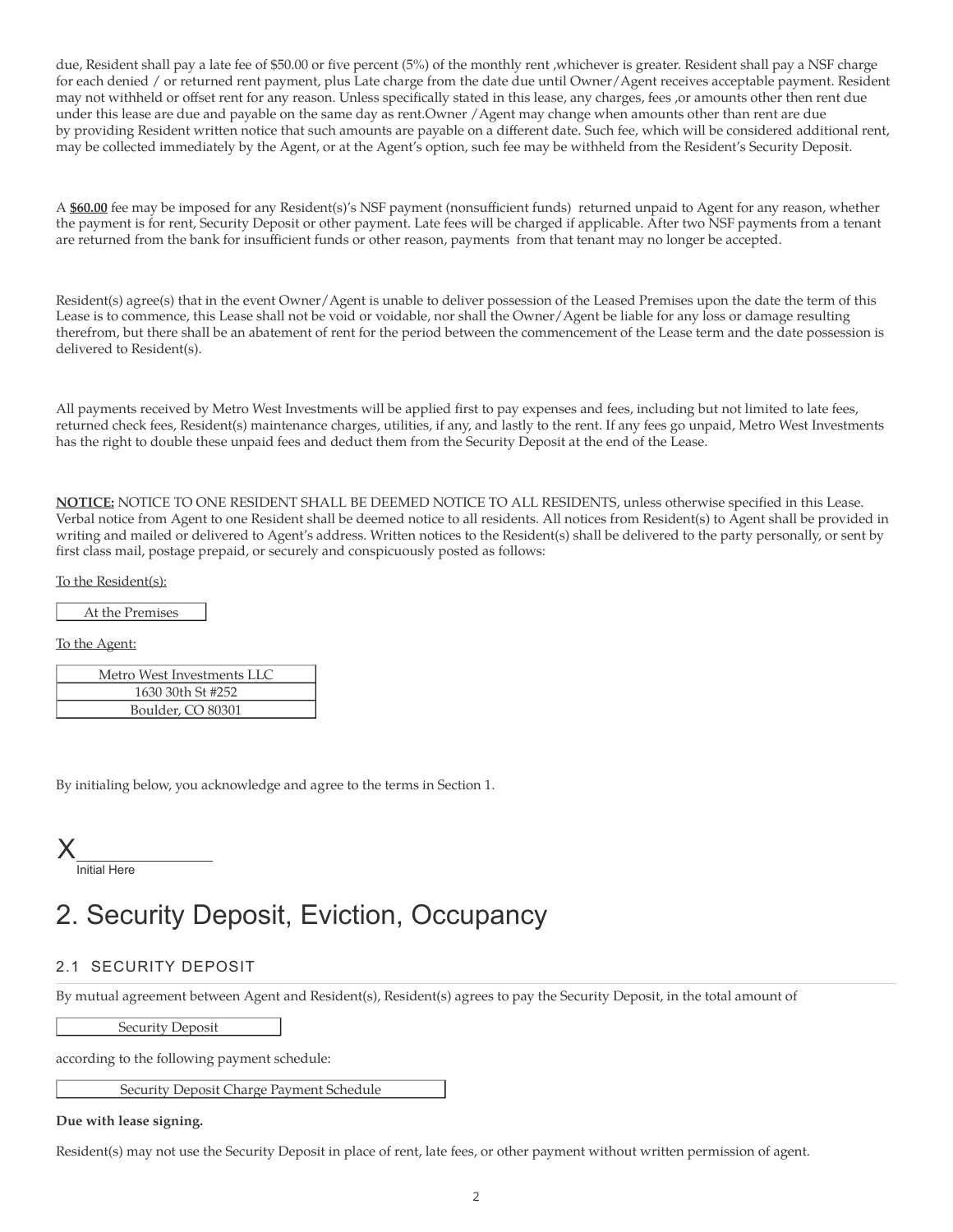At the time of signing of this Lease, Resident(s) shall deposit with the Owner/Agent he Security Deposit against the breach of any of the Resident(s) obligations contained herein, including without limitation: damage to the building of which the Rental Property is a part, common areas and buildings owned by Owner/Agent and surrounding or adjacent to the building which the Rental Property is a part, furniture, fixtures, appliances, and carpet; abandonment of the Rental Property; nonpayment of rent, late charges, insufficient check charges, and attorney's fees. To the extent the security deposit is utilized by Owner/Agent during the term of this lease. Resident(s) shall immediately upon demand reimburse Owner/Agent and restore the security deposit amount. The security deposit or other like amounts received by Owner/Agent from Resident(s) pursuant to this Lease will be held and disbursed subject to the terms of this Lease and law.

Within sixty (60) days after surrender and acceptance of the Rental Property, Owner/Agent shall provide Resident(s) last known address with a written statement listing the reasons for any and all charges against the security deposit, and refund the balance of the security deposit (if any) therewith. The security deposit shall be returned to Resident(s) only after each and all of the following conditions have been met or the corresponding charges have been applied:

1) There are no unpaid charges, damages, or rents due by Resident(s);

2) The Rental Property, including all Appliances, bath rooms, floors, etc. have been thoroughly cleaned to Owner/Agents satisfaction, in accordance with any written Move-Out Policy provided, the terms of the Security Deposit Deductions/Charges Addendum, undamaged except for ordinary wear and tear. **If Resident(s) fail to clean thoroughly and/or in accordance with the written Move- Out Policy, and the Security Deposit Deductions/Charges Addendum, penalty charges to complete such cleaning shall be deducted.**

The Resident(s) acknowledges and agrees that in no event shall said security deposit be applied by Resident(s) for any rent or charge due hereunder without the Owner/Agent's prior written approval.

Security deposit refunds will be issued in one refund check payable to one or all Resident(s) and mailed to the assigned resident:

Assigned Resident for SD refund

Security Deposit to earn simple interest of rate set by City of Boulder at

Simple Interest Percentage

### 2.2 EVICTION/DEFAULT/HOLDING OVER

- 1. If Resident(s) fail(s) to pay the rent or fails to comply with any of the terms and conditions of this Lease, Owner/Agent may immediately or at any time thereafter re-enter the Leased Premises and remove all persons and property either judicially or nonjudicially.
- 2. Upon eviction or Resident(s)'s abandonment of the Premises, Resident(s) shall remain fully responsible for payment of all rent and expenses for the remainder of the Lease term. Further, Owner/Agent may, at its option at any time after your eviction or abandonment of the Premises, re-rent Premises and charge all costs of finding a new Resident to you, including, but not limited to, lost rents, advertising, utilities, cleaning and repairs and Six Hundred Dollars (\$600) for Owner/Agents' administrative time.
- 3. In the event Owner/Agent determines Resident(s) has(ve) abandoned the Premises and or any Storage areas, Owner/Agent shall have the right to remove all the Resident(s)'s property from the Premises or Storage area and dispose of said property in such a manner as determined best by Owner/ Agent, all at the cost and expense of the Resident(s)and without liability of Owner/Agent. In addition to the preceding, Owner/Agent shall have available any and all rights and remedies available under the Statutes of the State of Colorado.
- 4. No delay or omission of Owner/Agent to exercise any right or power arising from any default or Resident(s) shall impair any such right or power or shall be considered to be a waiver of such default or acquiescence in such default. The acceptance of rent or partial rent, by Owner/agent shall not be deemed to be a waiver of any breach by Resident(s) or waiver of Owner/Agent's rights.
- 5. If after the end of the term of this Lease, Resident(s) remain(s) in possession of the Premises and any Storage areas, Owner/Agent may evict Resident(s) and remove all property either judicially or non-judicially. A penalty charge of \$500 plus \$200 per day will be deducted from the Resident(s)'s Security Deposit. Additional costs and expenses will be paid by Resident(s) to Owner/Agent for Resident(s)'s failure to leave at the end of the term of this Lease shall further include expenses incurred by the Resident(s) waiting to move in including, but not limited to, hotel costs, costs of meals and storage costs.

#### 2.3 OCCUPANCY

No more than

#### Num of persons allowed

persons may reside in the Leased Premises. Resident(s) agree to rent the Premises, for use as a private residence only. The Rental Property will be occupied only by Resident(s) and Occupant(s).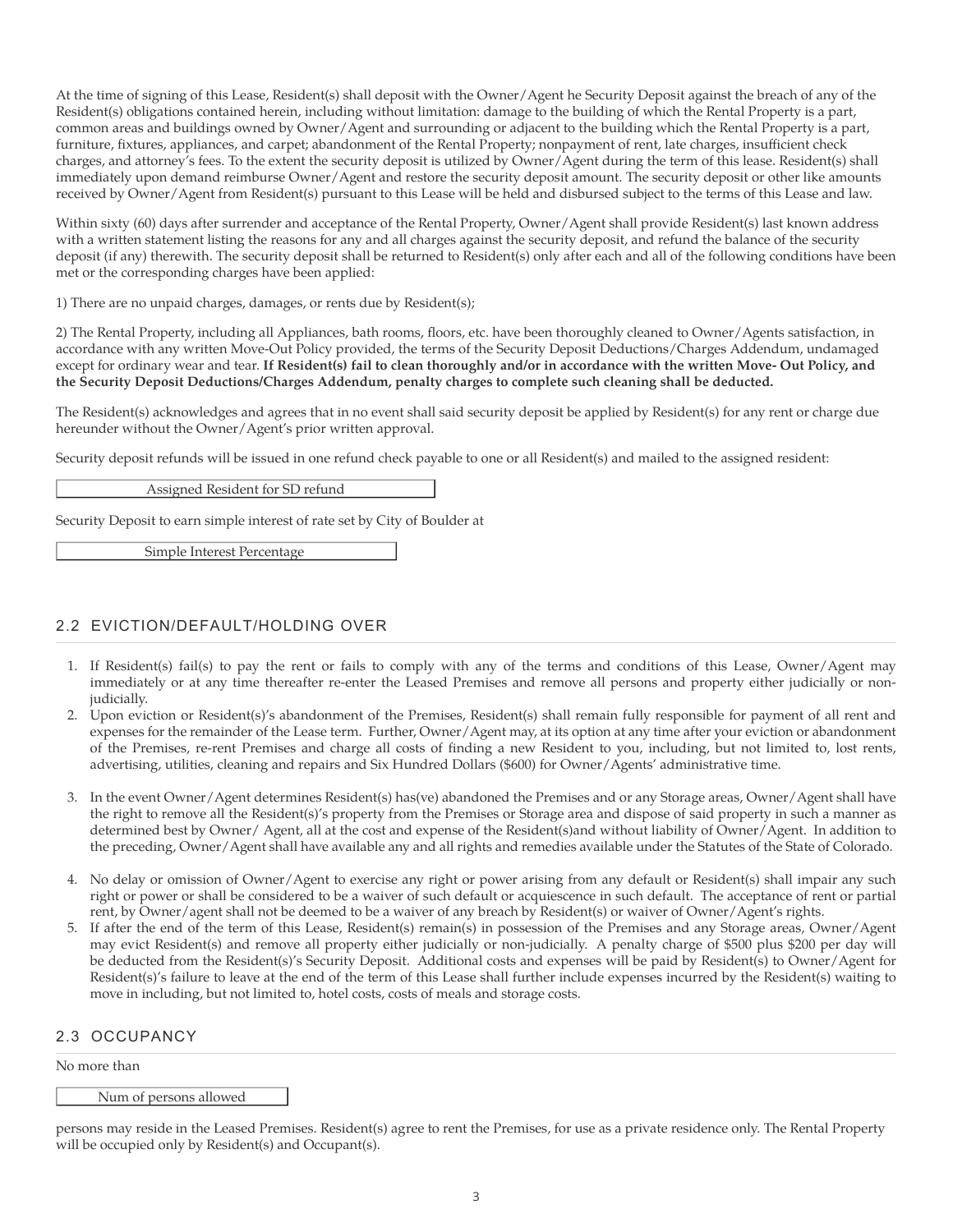No one else may occupy the Rental Property without Owner/Agent's prior written consent, which consent may be withheld in the sole discretion of the Owner/Agent and which, as a condition of being granted, may require the submission of an application and the consent to a background check. A person shall be considered to be occupying the Rental Property if the person reasonably appears to be using the Rental Property as a place to live. Indications of occupancy shall include, but are not limited to: coming and going to the Rental Property with the use of a key, providing any third-party (including the police) with the address of the Rental Property as that person's residential address, receiving mail at the Rental Property, keeping clothes or personal effects at the Rental Property, commonly being present in the Rental Property or common areas of the community, or commonly parking in the person's vehicle for extended periods of time or overnight.

A person may establish unauthorized occupancy of the Rental Property, and thereby create a violation of this Lease, even if that person owns or leases other residential property. Tenant is responsible for the conduct of any and all Occupant's and guests. Any person in the common areas coming to or from the Rental Property shall be Resident's guest. Owner/Agent may exclude guests or others who, in Owner/Agent's judgment, have been violating or about to violate the law, violating or about to violate this Lease or any rules, or disturbing other Residents, neighbors, visitors, or Owner/Agent representatives. Owner/Agent may also exclude from any common area a person who refuses to show photo identification or refuses to identify himself or herself as a Resident or guest of a specific property or Resident in the community.Resident(s) may not utilize the premisses for any short term rental activity, such as Air B&B, VRBO, or any similar service. Resident(s) shall pay all fines and charges levied by the City of Boulder and any additional charges and administrative fees as deemed necessary by Owner/ Agent for any violations of paragraph 2.3.

By initialing below, you acknowledge and agree to the terms in Section 2.



# 3. Care and Use of Premises-Responsibility of Resident'(s)

### 3.1 CARE AND USE OF PREMISES-RESPONSIBILITIES OF RESIDENT'(S)

Resident(s) shall use the Premises for residential purposes only unless agreed in writing. Resident(s) shall not engage in any illegal activities on the Premises. Resident's agree to all charges as outlined in the Security Deposit Deductions/Charges Addendum.

During the term of this Lease, Resident(s) agree(s) to maintain the Premises inside and outside. Resident(s) agrees to keep property in clean and habitable condition, this includes kitchens, toilets, showers, etc.. Resident(s) shall specifically:

- 1. Replace expired smoke alarm batteries and light bulbs.
- 2. Free jammed garbage disposals., *or pay the cost for an on-site professional help to unjam garbage disposal units. Resident's will be charged \$450.00 to replace damaged garbage disposals.*
- 3. Light furnace, hot water heater gas pilot lights and change furnace filters, or call a professional heating company to light them or change filters at Resident(s)'s expense.
- 4. Pay the cost of unclogging toilets, shower, sinks, bathtub, and *sewer lines* when clogged by hair, paper towel, feminine hygiene products, or for any other reason. Resident agrees only toilet paper will be flushed in toilets.
- 5. Purchase and have general working knowledge of Fire Extinguishers.
- 6. *Window screens are not a security item and owner agent does not provide them. If screens are present residents will be responsible for the cost of any damaged or missing screens \$200.00 per window screen, \$500.00 per patio screen door replacement.*
- 7. Clearly mark and secure any belongings of resident stored in any storage areas. Residents indemnify Owner/Agent, principals, employees, and or Contractors of any loss resulting in any such belongings that maybe lost, discarded or disposed of any such storage areas.
- 8. **MOLD.** Resident(s) shall keep all areas of the premises thoroughly clean and dry. Resident(s) shall inspect all areas to ascertain if there are any water leaks or signs of water damage. Resident(s) shall make every effort to insure that water does no escape from shower or tub enclosures. Resident(s) shall immediately clean and dry any area where water or liquids of any kind have accumulated/spilled. Resident(s) shall keep all windows and doors closed during adverse weather or when the unit is unattended. Resident(s) shall notify Owner/Agent immediately if there is any evidence of visible accumulation of mold-like substances on hard surfaces. Resident(s) shall clean the accumulated and surrounding areas with soap and or detergent and allow the area to dry. Within 24 hours of cleaning the area, resident(s) shall apply according labeled directions a disinfectant designed to kill mold-like substances. Resident(s) shall not maintain or permit any hydroponic growing in the Premises or any growing of marijuana. Upon written notification by tenant Owner/Agent shall, within a reasonable time, repair water leaks, provided that such leaks are not caused by Resident(s), Occupant(s), or any Guest(s). Owner/Agent shall, within a reasonable time, clean or apply biocides to visible mold or porous surfaces such as sheetrock and ceilings provided the visible mold was not caused by the misuse or neglect of Resident(s), Occupant(s), or any Guest(s). Resident(s) hereby indemnifies and holds Owner/Agent harmless and releases Owner/Agent from any and all claims or actions arising from Resident(s) breach of the information in this section and all claims of consequential damages such as damages to Resident(s) personal property or claims of adverse health conditions associated with exposure to mold.
- 9. Resident's shall keep the property clean inside and out. If property is not kept in a reasonably clean manner To Owner/Agents Satisfaction Resident's shall pay Owner/Agent a minimum cleaning fee of \$350.00 for a professional cleaning service to clean the unit. Resident will be responsible for Actual Cleaning charges if higher.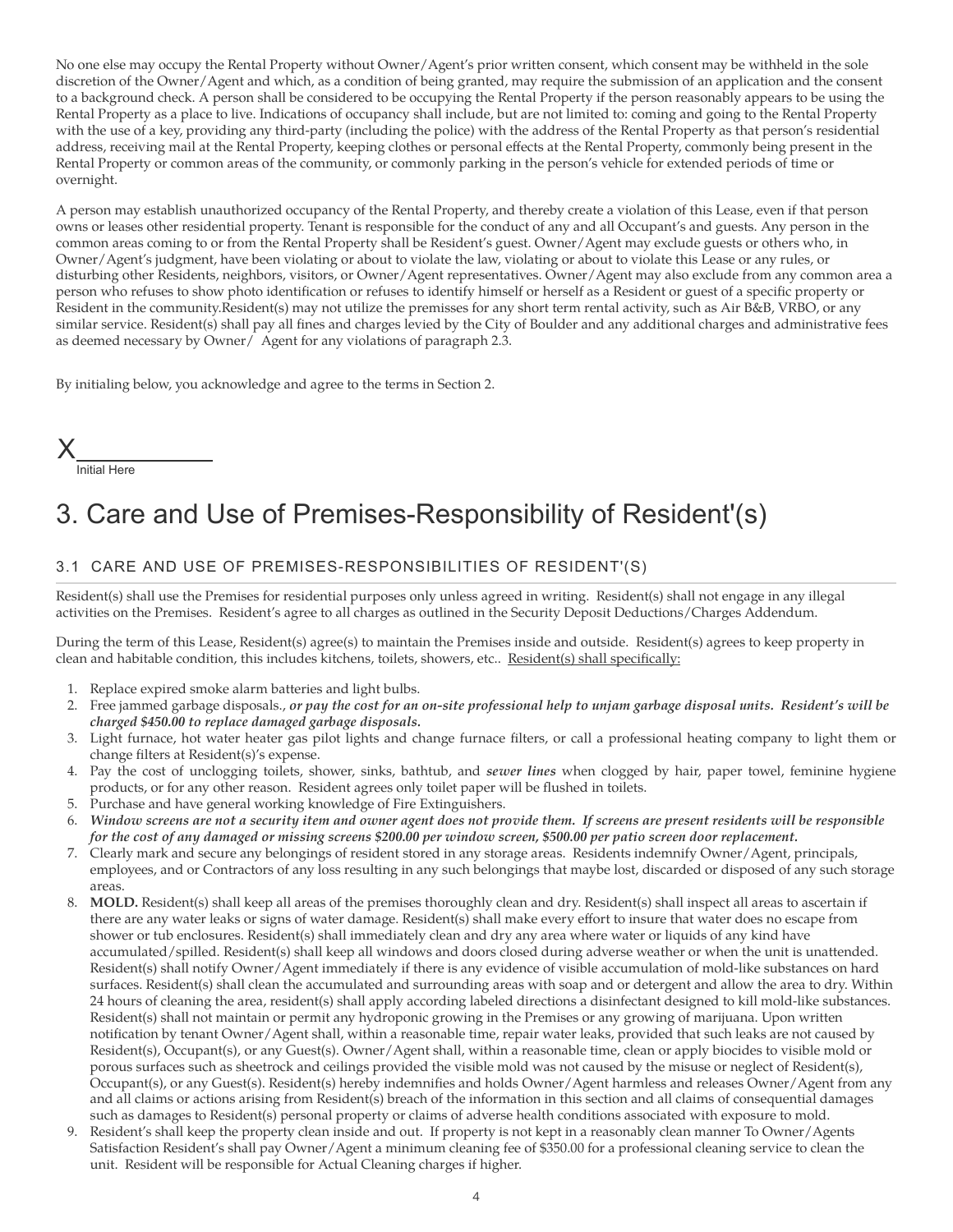10. Marijuana. Resident shall not cause or permit any grow facility, cultivation or otherwise any horticultural activities, growth or production of marijuana, or marijuana products (i.e. edibles) to be brought upon, kept or used in or about the Leased Premises by Resident, its agents, employees, contractors or invitees of Resident's. This includes marijuana whether for medical reasons or otherwise. If Resident breaches this obligation it shall be deemed a substantial violation of this Lease Agreement, as defined in § 13-40-107.5, C.R.S., and the Resident shall indemnify, defend and hold Landlord harmless from any and all claims, judgments, damages, penalties, fines, costs, liabilities or losses (including without limitation, diminution in value of the Leased Premises, damages from loss or restriction of use of rentable or usable space or of any amenity of the Leased Premises, damages, arising from any adverse impact on marketing of space and sums paid in settlement of claims, attorney fees, consultant fees and expert fees) which arise during or after the lease term as a result of such contamination.

> \_\_\_\_\_\_\_\_\_\_\_\_\_\_\_\_\_\_\_\_\_\_\_\_\_\_\_\_\_\_\_\_\_\_\_\_\_\_\_\_\_\_\_\_\_\_\_\_\_\_\_\_\_\_\_\_\_\_\_\_\_\_\_\_\_ Resident(s)'s use of the Premises shall be subject to the following restrictions:

- 1. Resident(s) shall keep off the roof. If there is any evidence Resident(s) has violated this restriction, Owner/Agent may assess a fine of \$500 to Residence(s) and/or guest and Resident(s) shall be subject to immediate eviction.
- 2. Indoor furniture will not be used of left outside of the building.
- 3. No trash, debris or recyclables shall be allowed to accumulate inside or outside the property. Residents are responsible for all City of Boulder Trash Ordinances including #7962 Residents are responsible for any /all fines or penalties.
- 4. Residents are responsible for any cost to provide treatments, mitigation or removal of rodents, ants, bed bugs, *mice* pest etc. at any time during the terms of this lease.
- 5. Nothing shall be stored outside or in common areas, including recyclables.
- 6. Resident(s) shall pay all fines/charges levied by Owner/Agent, for any violations.
- 7. Resident(s) will pay \$500 fine for tampering, removing, altering any smoke detector on property.
- 8. Resident(s) will not remove or alter screens or screen doors. Resident(s) will be charged \$200.00 per damaged or missing screen, and \$500.00 for patio screen door replacement.
- 9. Resident(s) will not place or display anything in windows, on balconies, or alter the exterior appearance in any way with any air conditioner, lights, flags or banners. Nothing will be hung on entry doors of any kind. Resident(s) will pay fines for violations.
- 10. **Barbecue Grills.** Fire codes prohibit charcoal grills and other open flame cooking appliances on combustible balconies or within 10 feet of combustible construction such as wood balconies and wood product siding.In the event that the City of Boulder fire code allow for gas barbecue grills, only camp size SMALL 1 pound gas cylinders allowed.
- 11. **Deep Fryers.** Deep Fryers are strictly prohibited *inside or outside the property.*

# *\_\_\_\_\_\_\_\_\_\_\_\_\_\_\_\_\_\_\_\_\_\_\_\_\_\_\_\_\_\_\_\_\_\_\_\_\_\_\_\_\_\_\_* **Owner/Agent does not provide "lock out" service.**

Resident(s) agree(s) to pay the cost of the locksmith service in the event that Resident(s) is/are locked out. Resident(s) may NOT change or re-key locks at any time for either Entry or Interior(bedroom) rooms. Any lock(s), locking door knobs that are altered by residents will be re-keyed/replaced at residents expenses without notice.

If Resident(s) leave(s) any personal property behind in Premises and or any Storage areas when leaving it is because Resident(s) intended to abandon the property and Owner/Agent will charge Resident(s) for the cost of disposing of the abandoned property as set forth in paragraph 7.

By initialing below, you acknowledge and agree to the terms in Section 3.

Initial Here X

# 4. Utilities, Entry, Sublease,Rules and Regulations

### 4.1 UTILITIES

Resident(s) shall be responsible for paying for the following utilities or services connected with the Premises (check those applicable with X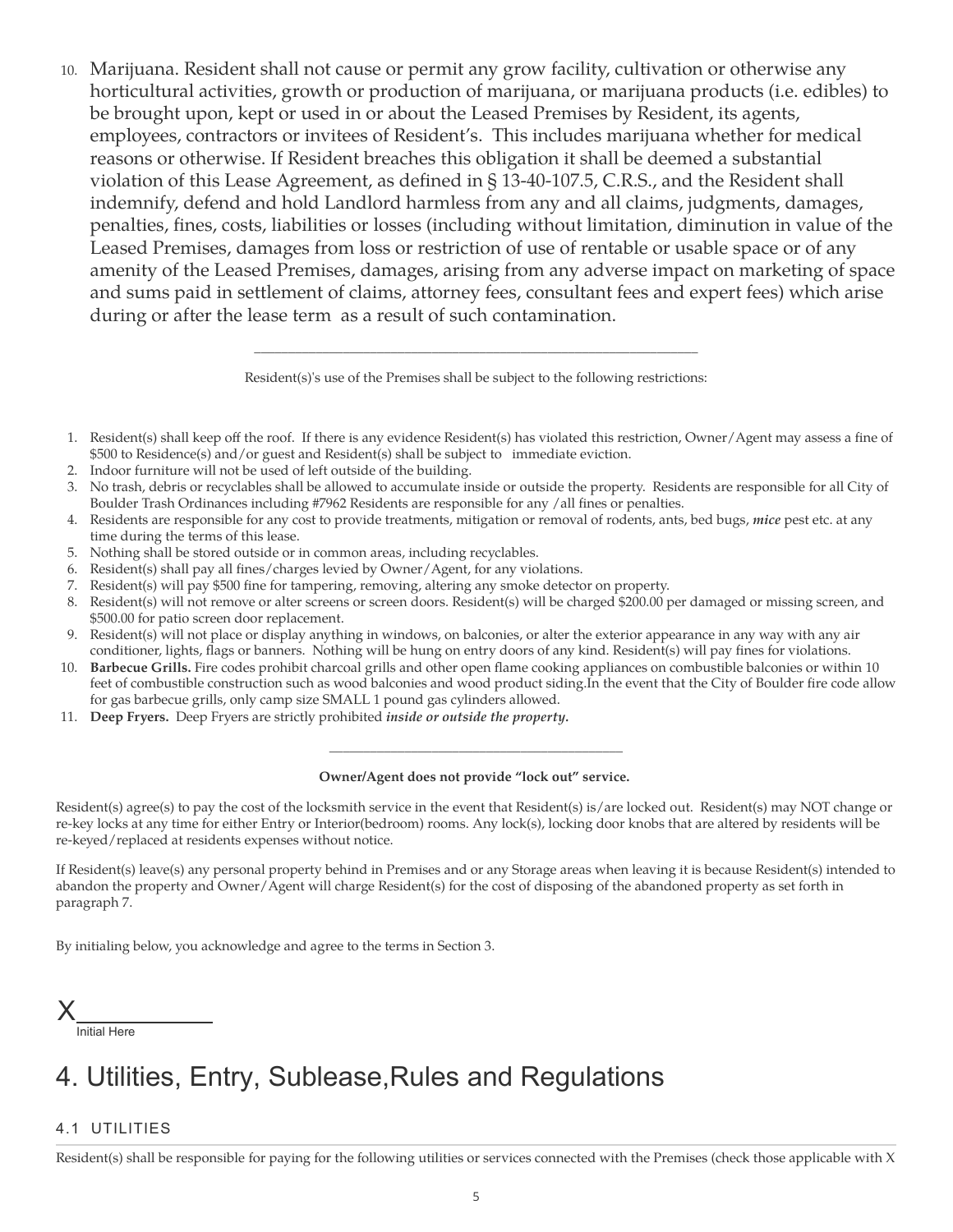#### *Utility expenses are in addition to their rent*

|                                                                                                    | Landlord | Tenant |
|----------------------------------------------------------------------------------------------------|----------|--------|
| Water                                                                                              |          | $\chi$ |
| Natural Gas                                                                                        |          | $\chi$ |
| Telephone                                                                                          | □        | $\chi$ |
| Cable TV                                                                                           | ⊓        | $\chi$ |
| Sewer                                                                                              |          | $\chi$ |
| Electricity                                                                                        |          | $\chi$ |
| Trash Pickup/Inspection                                                                            | П        | $\chi$ |
| Common Area Cleaning<br>(laundry room, foyers,<br>hallways, parking areas,<br>garage, yards, etc.) |          | $\chi$ |
| Recycling                                                                                          |          | X      |
| <b>Snow Removal</b>                                                                                |          | $\chi$ |

Resident(s) must not allow utilities to be disconnected. Owner/Agent, at their option, may pay any past due utility bill on behalf of Resident(s), add the amount paid to the balance due by Resident(s) under this Lease and utilize all remedies available against Resident(s) for nonpayment of amounts Resident(s) for nonpayment of amounts due under this Lease, including termination of the right of possession and the accruing of late fees on the amounts advanced. Landlord does not warrant that utility services will be uninterrupted during the term of this Lease. *Owner/Agent may deduct the cost of unpaid utilities/Common Utilities from the security deposit refund.*

**COMMON UTILITIES.** In addition to the above-referenced utilities and services, Residents shall pay

Common Utility Charge

per month directly to Owner/Agent, for Residents' estimated pro-rata share of common utilities and services for the Premises. *These common utility charges may cover utility expenses such as Water, Sewer, Trash removal, snow removal etc..*This additional amount is due and payable together with and in addition to each month's rent payment, and such costs are part of the Rent due hereunder. Owner/Agent may adjust the estimated pro-rata share of common utilities and services as necessary, to reflect the actual billing costs for such utilities or services. At the time of any such adjustment, Residents shall be obligated to pay the adjusted amount on a monthly basis thereafter, or the Owner/Agent may deduct such amount from the Security Deposit upon termination of this Lease. In the event that common utility estimates were or are higher than the actual bills, estimates shall be adjusted accordingly and Residents shall receive a credit from Owner/ Agent, which credit shall be applied to the Security Deposit. In the event that actual bills are higher than estimates and/or Residents' actual utility payments hereunder, then Owner/Agent may deduct such amount from the Security Deposit as necessary.

By the beginning of the Lease term, Resident(s) shall have arranged for such utilities or services (as checked above) and for billing to be put into the Resident(s) name. Failure to do so will result in a **\$50.00** accounting charge to be paid by Resident(s). Agent recommends interior wire Maintenance Plan to be purchased by Resident(s), from the telephone company.

| Excel Energy (Gas / Electric) | (800)-895-4999                                                              |
|-------------------------------|-----------------------------------------------------------------------------|
| Century Link (Telephone)      | (800)-244-1111                                                              |
| Comcast Xfinty                | (800)-934-6489                                                              |
|                               | Resident's may not attach a satellite to the property.<br>Fines will occur. |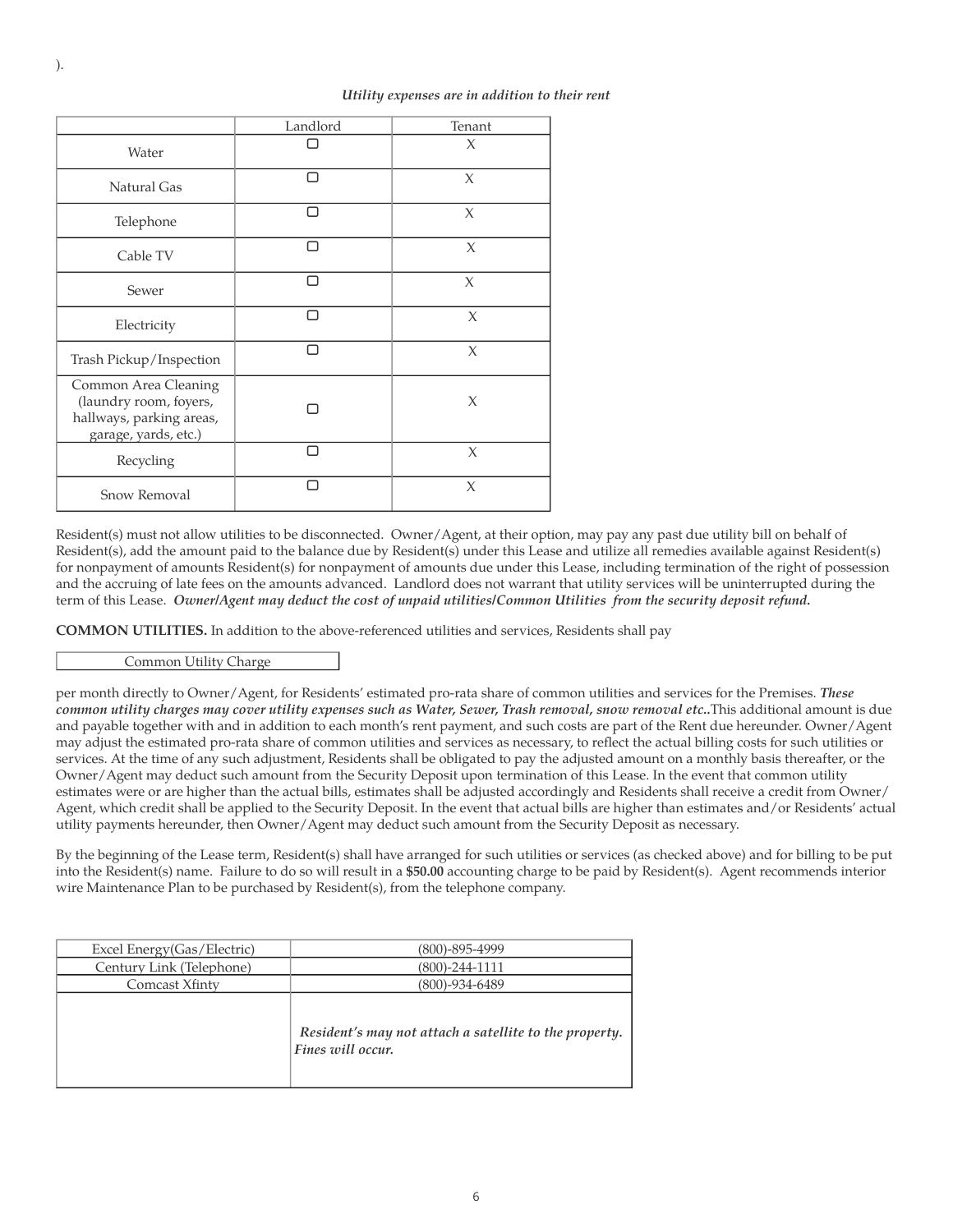### 4.2 ENTRY BY OWNER/AGENT

Resident(s) expressly agrees to permit Owner/Agents or its employees to enter the Leased Premises, including storage areas, without notice, at any reasonable time for the purpose of inspection, repair, redecorating, painting or maintenance of the Leased Premises or to show the Leased Premises to any prospective Resident(s), buyer, loan or insurance agent. If Owner/Agents or its employees are denied access to the entire property, or any part of the property ,Bedrooms, Resident(s) will be fined **\$400.00** per occurrence.

#### 4.3 ASSIGNMENT/SUBLEASE/RELEASE

Resident(s) shall not assign this Lease, or subject any portion of the Leased Premises, for any part or all of the term of the Lease without prior written consent of Owner/Agent. In the event such consent is given, any assignee(s) or sublessee(s) must agree in writing that the Premises will be returned to the Owner/Agent in the same condition as a the commencement of this Lease, normal wear and tear excepted, and that certain charges may have already been applied to the Security Deposit prior to the termination of this Lease. **HOWEVER, IT IS EXPRESSLY UNDERSTOOD AND AGREED BY THE RESIDENT(S) THAT HIS (THEIR) OBLIGATION TO PERFORM ALL PROMISES AND AGREEMENTS IN THE LEASE SHALL CONTINUE FOR THE FULL TERM OF THIS LEASE.** Resident(s) and assignee(s) or sublessee(s) agree that their liability under the Lease shall be joint and several. In the event the Owner/Agent consents to the sublease or assignment, Owner/Agent may charge a rental fee of \$**400.00** to offset the administrative costs of documenting the sublease or assignment.

#### 4.4 NOISE AND NUISANCE

Resident(s) shall comply with all present and future laws and ordinances of any governmental authority having jurisdiction over the Premises and shall not use the Premises for any illegal purpose. Resident(s) shall not permit any nuisance to be maintained on the Premises or permit any disorderly conduct, excessive noise or other activity which annoys or disturbs any occupants of any part of the improvements of which the Premises are a part, and/or any neighbors. Resident(s) shall pay all fines/charges by the City of Boulder, and any additional charges and administrative fees, as deemed necessary by Owner/Agent, without additional notice to Resident(s) and Resident(s) shall be subject to immediate eviction at the option of Owner/Agent.

#### 4.5 RULES AND REGULATIONS

Owner/Agent reserves the right to adopt and promulgate reasonable rules and regulations applicable to the use of the Premises and to amend those rules or regulations at any time. Notice of any such rules and regulations and amendments shall be given to Resident(s), and Resident(s) agree(s) to comply with and observe those rules and regulations and amendments.

#### 4.6 CHECK IN/CHECK-OUT SHEET

A check-in/check-out sheet shall be completed and signed by Resident(s) and approved by Owner/ Agent, within ten days of occupancy. If Residents(s) fail(s) to return completed check-in/check-out sheet *within 10 days*, Resident(s) acknowledges no damage to the property and is/are liable for any charges by Owner/Agent.

By initialing below, you acknowledge and agree to the terms in Section 4.



# 5. Repairs and Maintenance, Alterations, Pet Policy

### 5.1 REPAIRS, MAINTENANCE AND CARE OF PREMISES

1. If Resident(s) believe(s) repairs are necessary, ALL NOTICES AND REQUEST FOR REPAIRS, INSTALLATIONS, OR SERVICES. OR SECURITY-RELATED MATTERS MUST BE IN WRITING by creating a work order on their **online portal.** Owner/Agent designates that repairs related to warranty of habitability must be sent to Owner/Agent in writing via online portal . In order for owner /Agent to process these matters more timely. Resident(s) shall pay all charges (other than for normal wear and tear) for the repair of damage to the Premises or common areas caused by the negligence, or willful acts of the Resident(s), members of the Resident(s)'s household, passers by or guests. Excessive damage to the Premises by Resident(s), members of the Resident(s)'s household, or guests shall be grounds for Owner/Agent to evict Resident(s). Resident(s) shall promptly reimburse Owner/ Agent for all loss, damage, or cost of repairs or service in the Premises or to the exterior of the premise regardless of the cause or by whom, including but not limited to any and all damages to windows, doors, any screens. Resident shall promptly reimburse Owner/Agent for loss, damage, or cost of repairs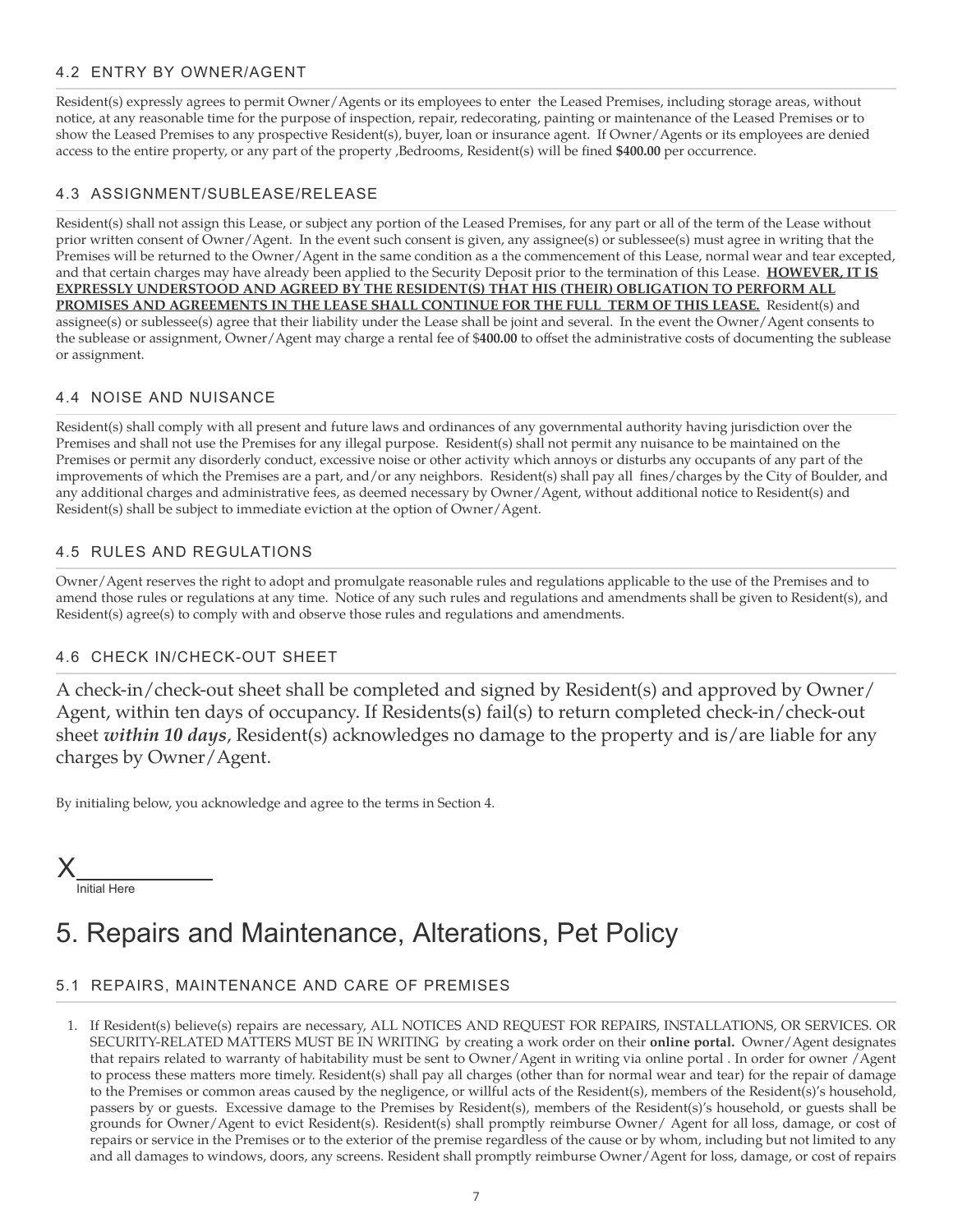or service caused anywhere on the property or in the community by Resident or any guest, passers by ,or Occupant's improper use or negligence.Owner/ Agent may require payment at any time, including advance payment of repairs foe which Resident(s) is liable.

- 2. Resident(s) will be responsible for repairs to telephone jacks, lines and any other repairs necessary for telephone service. Agent recommends Resident(s) to purchase from the telephone company, an interior Wire Maintenance Plan with telephone service.
- 3. **Resident(s) shall not make repairs or physical alterations without prior written consent of Owner/Agent. Any alterations to the property are subject to a minimum fine of \$1000.00.**
- 4. *Satellite dishes may not be attached to the property. If Residents attach a Satellite dish to the property there will be a \$1000.00 fine, and the Satellite dish will be removed immediately.*
- 5. *Screens. Screens are not security item. Screens are not provided, if Residents want screens they can purchase a temporary expandable window screen at the hardware store. If screens are present Residents will be responsible for costs associated with installing, repairing, reinstalling screens, screen doors and sliding screen doors.*
- 6. Resident(s) agree(s) at the end of the term of this Lease to clean and return the Premises and any storage areas to Owner/agent in substantially as good condition as when received. If deemed necessary by Owner/Agent, after Resident(s) vacate(s) the Leased Premises, a final cleaning of the Leased Premises will be preformed by Agents or employees of the Owner/Agent, including (without limitation), cleaning of appliances, furniture and fixtures and storage areas.
- 7. It is expressly understood and agreed that steam cleaning of carpets, and vinyl floors will be performed by Owner/Agent and the cost of such steam cleaning and final cleaning charges, shall be deducted from Resident(s) Security Deposit.
- 8. It is expressly understood and agreed that a minimum redecoration fee \$250.00 will be automatically deducted from Resident(s) Security Deposit. If deemed necessary by Owner/Agent additional cleaning be performed beyond the minimum, and cost of such cleaning shall be deducted from Resident(s) Security Deposit.

#### 5.2 OUTSIDE MAINTENANCE

Resident(s) shall be responsible for the routine care and maintenance of the yard and outside areas as follows (check with X those applicable):

|                                                                                                        | Tenant Responsible |
|--------------------------------------------------------------------------------------------------------|--------------------|
| Mowing Lawn                                                                                            |                    |
| Raking Leaves                                                                                          |                    |
| Removing Leaves                                                                                        |                    |
| Watering Lawn, Shrubs<br>and Trees                                                                     | X                  |
| Clean up of Trash in and<br>around Yard(including<br>delivered newspapers,<br>neighborhood liter ect.) | X                  |
| Cost of Removing Snow/<br>Ice from Sidewalks/<br>Walkways                                              | X                  |

If Resident(s)'s obligation to perform any task set forth in section 5.2 is not done to Owner/Agent's reasonable satisfaction, following notice (either written or verbal) of Owner/Agent's dissatisfaction, Owner/Agent may, but shall not be obligated to cause such work to be performed and Resident(s) will promptly pay for same. In the advent there is a lawn irrigation system Resident(s) will not disengage/ turn off system. If irrigation system is turned off it will deemed to have been done by the resident(s). Resident(s) will pay the cost of repair/ replacemrnt of grass, lawn, shrubs, etc. if they are damaged due to lack of water. Resident(s) will pay all fines/charges levied by the City of Boulder and or other Government Agencies and any other charges levied by Owner/Agent.

### 5.3 ALTERATIONS TO PREMISES

Resident(s) agree(s) that no alterations to the Premises including, for example, painting, drilling holes, adding or changing door locks, or altering landscaping, will be done without prior written consent from Owner/Agent. Alterations without consent will be returned to the original condition at Residents(s) expense *minimum of \$1000.00 fine*.

#### 5.4 PETS

| Pet Policy |  |
|------------|--|
|            |  |

If Resident(s) violate(s) this restriction on pets, Resident(s) will pay Owner/Agent a **\$500** fine and be subject to immediate eviction.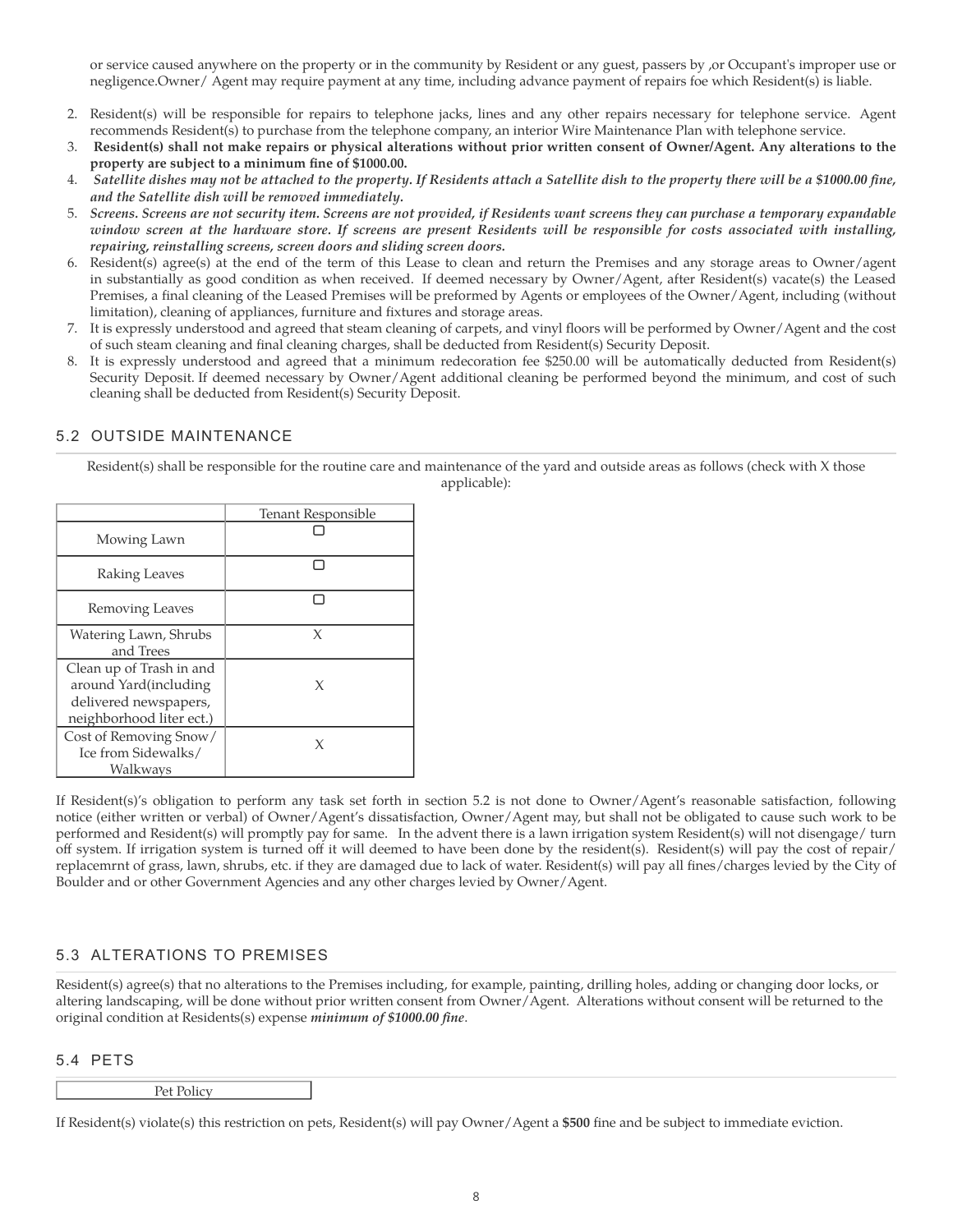By initialing below, you acknowledge and agree to the terms in Section 5.



Initial Here

# 6. Parking and Personal Insurance

#### 6.1 PARKING

Parking

#### **Cars parked in no parking zones will be towed at the owner's expense.**

#### 6.2 MOTOR VEHICLES

Owner/Agent is not responsible for the safety of or damages to Resident(s), Occupant(s), or any Guest(s) automobiles. Owner/Agent may regulate the time, manner and place of paring cars, trucks, motorcycles, bicycles, boats, trailers, and recreational vehicles. Owner/Agent may change the configuration or allocation of parking places at any time. Owner/Agent may have vehicles parked in violation of the lease, rules, or posted signs towed off the premises by the Owner/Agent or hired towing company at vehicle owners' expense, with or without prior notice.

#### **A vehicle is prohibited on the property and may be immediately towed, without prior notification of any kind if the vehicle:**

- (1) Is parked in a marked handicap space without the legally required handicap insignia;
- (2) Blocks another vehicle from exiting;
- (3) Is parked in a fire lane or designated "no parking" area;
- (4) Or is parked in a space marked for other Resident(s) or unit(s).

#### **A vehicle is prohibited on the property and may be immediately towed, if the vehicle:**

- (1) Is abandoned, unlicensed, derelict, inoperable;
- (2) Has flat tires of other conditions rendering it inoperable;
- (3) Has an expired license or inspection sticker;
- (4) Takes up more than one parking space;
- (5) Belongs to a Resident or Occupant who has surrendered or abandoned the Rental Property;
- (6) Or is the type of vehicle prohibited below, and Resident has failed to obtain Owner/Agent's prior written consent.

In the event the Owner/Agent is fined or incurs any cost associate with Residents', Occupants', or Guests' vehicle, Resident(s) shall immediately reimburse Owner/Agent for such amounts. Resident(s) further agree not to store and/or park any trailer, camper, boat, or any similar recreational item or vehicle in the community without the written consent of the Owner/Agent.

#### 6.3 PERSONAL PROPERTY AND INSURANCE

Owner/Agent's insurance does not cover Resident(s) personal possessions in the event of loss or damage due to fire, windstorm, flood, theft, vandalism, plumbing problems (water or sewer) or other similar cause. Landlord does not warrant, Represent or Guarantee the safety of Resident(s), occupants or guest's personal property. Resident(s) hereby releases Landlord from any and all claims for damage or loss to Tenant(s)personal property and shall indemnify and hold landlord harmless, including Landlord's attorney fees and costs, from any claims associated with Resident(s) personal property regardless of by whom such claims are brought, including Resident(s) insurer. Landlord advises Resident(s) to obtain insurance for losses due to theft, fire, smoke, water damage, and the like. Landlord's insurance policies provide no coverage for Resident(s) property, including Resident(s) automobile.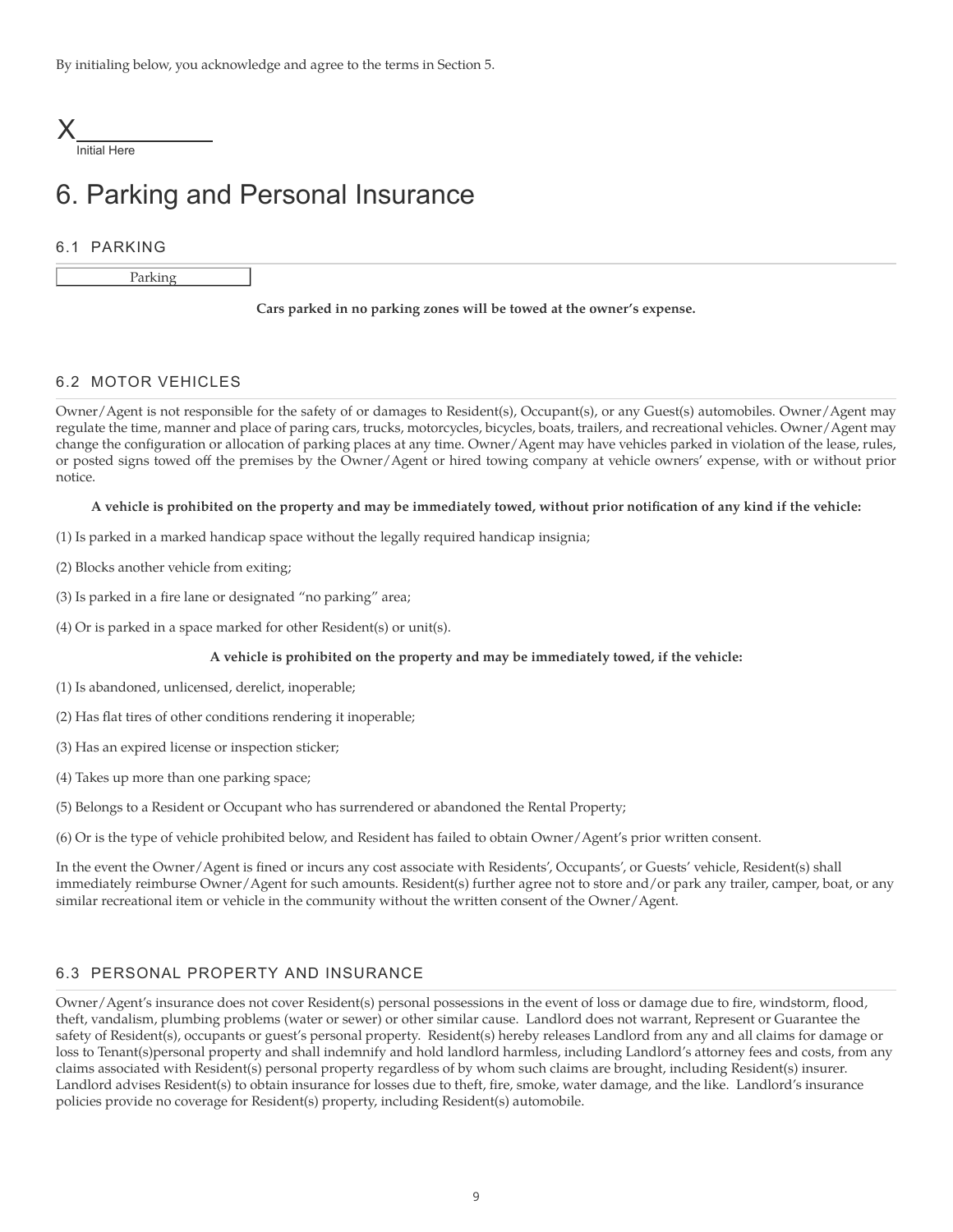

# 7. Legal

#### 7.1 ATTORNEY'S FEES

In the event Owner/Agent takes any action to collect or enforce any provision of this Lease, or if resident gives cause for owner/agent to hire an attorney for any violation to this agreement or violation of law, or any action caused by resident(s), Resident(s) will pay to Owner/ Agent on demand all costs and expenses incurred by Owner/Agent with respect to the same including, without limitation, reasonable attorney's fees and court costs to the extent not expressly prohibited by applicable law, whether or not a lawsuit is brought.

#### 7.2 LIABILITY

Resident(s) ,Resident's family, occupants, guest, invitees, or any person entering on or about Premises due to the Resident(s)(hereinafter collectively "Resident") assume any risk(s) whatsoever of damage or injury, whether to person or property, loss, or destruction of property, in connection with Resident's occupancy the premises or in association with Resident's use of the premises(hereinafter"Risk"). Such risk include but are not limited to damage or injury caused by third parties, fire, smoke, water, water leaks, ice, snow, lightning, explosions, mold, infestation, theft, vandalism, weather or natural elements, interruption of heating/cooling, utilities, and plumbing systems. Owner/ Agent has no duty to remove any ice, sleet, or snow. Resident agrees that all property kept in the Premises shall be at the risk of the Resident. To the greatest extent permitted by law, Owner/Agent shall not be liable to Resident, even for negligent acts or omission of Owner/Agent or Owner/Agent 's representative, for any damage or injury, whether to person or property, loss, or destruction too Resident's property, including but not limited, to any damage or injury, whether to person or property, loss, or destruction of property sustained by Resident from any cause, including but not limited to, the causes and risks set forth herein. To the greatest extent permitted by law, Resident agrees to holdOwner/Agent harmless and to indemnify Owner/Agent against and from any lawsuit, loss, costs expense, damage, or claim including attorneys' fees and costs resulting from any injury, whether to property or to person, whether to Residents, Resident's family, occupants, guests, invitees, or any person entering the Premises, unless prohibited by law. Resident waives any insurance subrogation rights or claims against Owner/Agent or Owner/Agent's agents, and their insurers. No employee, Owner/Agent, or management company is personally liable for any of Owner/Agent's contractual, statutory, or other obligations merely by virtue of acting on behalf of Owner/Agent. All provisions regarding Owner/Agent's non or no-liability and no-duty apply toOwner/Agent's employees, Owner/Agents, and management companies.

#### 7.3 SUBORDINATION

This Lease shall be subordinate to all existing and future mortgages and deeds of trust upon the property.

#### 7.4 WAIVER

Any waiver, by either party of any breach of any provision of this Lease shall not be considered to be a continuing waiver or a waiver of a subsequent breach of the same or a different provision of this Lease.

#### 7.5 SEVERABILITY

The unenforceability of any provision or provisions of this Lease shall not affect the enforceability of any other provision or provisions.

#### 7.6 JOINT AND SEVERAL LIABILITY

If this Lease is signed on behalf of Resident(s) by more than one person, then the liability of the persons so signing shall be joint and several. The language "joint and several" means that if more than one person has signed this Lease, then each of these persons individually and all of these persons collectively are fully responsible for fulfilling all obligations of this Lease.

#### 7.7 DISCLOSURE OF INFORMATION

Owner/Agent may disclose the identities and address of Resident(s) and all Occupants to any requesting law enforcement or other governmental agency, including the U.S. Census Bureau. Owner/Agent shall not be obligated to disclose any information to any other third-party. At Owner/Agent's discretion, Owner/Agent may disclose information regarding rental history if requested by Resident(s) in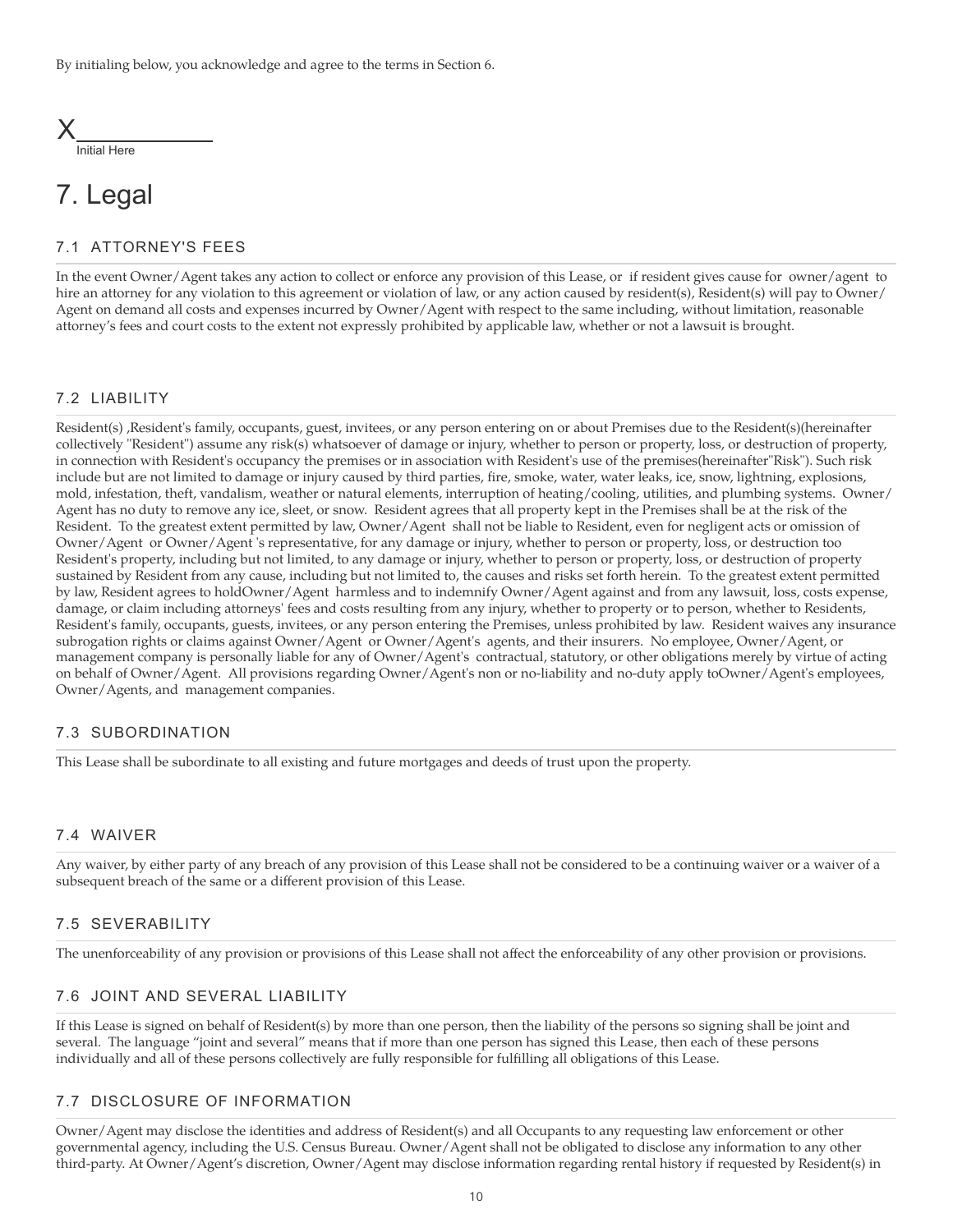writing.

Resident(s) acknowledge(s) receipt of Lead-Based Paint Disclosure and the pamphlet "Protect Your Family from Lead in Your Home".(*See Attached*)

## 7.8 LEASE CONTENTS

Resident(s) has(ve) been given a signed copy of this Lease on their Appfolio portal. This Lease is a legal document and a copy should be kept by Resident'(s). Any additional copies requested after the signing of this Lease, shall cost Resident(s) **\$30** per copy.

| Applications                                     | X      |
|--------------------------------------------------|--------|
| Lease                                            | X      |
| Rental Unit Disclosure                           | X      |
| Lead Paint Disclosure                            | X      |
| Parental Cosigning Agreement                     | X      |
| Appliance Addendum                               | X      |
| Moisture Management<br>Acknowledgement           | X      |
| Security Deposit Deductions/<br>Charges Addendum | $\chi$ |
| Smart Regs Addendum                              | ⊓      |
| Property Responsibility Addendum                 | X      |

Documents included in this lease (Check those applicable With X ):

# 7.9 CONDUCT

The Rental Property and other areas reserved for Residents' private use must be kept clean and sanitary. Trash must be disposed of at least weekly in appropriate receptacles in accordance with local ordinances. Sidewalks, steps, entrance halls, walkways and stairs shall not be obstructed may be used only for entry or exit. Swimming pools, saunas, hot tubs, tanning beds, exercise rooms, storerooms, laundry rooms, and similar areas must be used with care in accordance with rules and posted signs. Glass containers are prohibited in or near by pools and other common areas. Owner/Agent may regulate: (1) the use of patios, balconies, and porches, including the prohibition of the storage or use of furniture, barbecue grills and flammable substances; (2) the conduct of furniture movers and delivery persons; and (3) recreational activities in common areas. THERE IS NO IMPLIED COVENANT OF QUITE ENJOYMENT OR WARRANTY OF HABITABILITY OF THE RENTAL PROPERTY ASSOCIATED WITH THIS LEASE. LANDLORD DOES NOT REPRESENT OR WARRANT THE BEHAVIOR OF ANY THIRD-PARTIES, INCLUDING OTHER RESIDENTS, OCCUPANTS AND GUESTS OF THE COMMUNITY AND DOES NOT REPRESENT THE CONDITION OF THE RENTAL PROPERTY TO BE ANYTHING OTHER THAN AS IS. Resident(s) and all occupant(s) or guests may not engage in the following prohibited activities: loud or obnoxious conduct, including unreasonable odors; disturbing or threatening the rights, comfort, health, safety, or convenience of others in or near the community, including unreasonably hostile communications with the Owner/Agent, including unreasonably foul language; possessing a weapon prohibited by COLORADO LAW; discharging a firearm on the property; displaying or possessing a gun, knife, or other weapon; acts prohibited by statue, ordinance or rules and regulations of any government entity or homeowner association; conduct with results in the issuance of a nuisance letter or notification of violation from any governmental agency; soliciting business or contributions; using the Rental Property for reasons other than residential use to include operating a business or childcare business; storing anything in closets having gas appliances; tampering with utilities; bringing hazardous materials onto the property.

# 7.10 UNIVERSITY OF COLORADO STUDENT CONDUCT CODE

If Resident(s) are enrolled at the University of Colorado Boulder, Resident(s) shall be held responsible to follow the University of Colorado Student Conduct Code. Resident(s) agree(s) that any violation of the Student Conduct Code including, but not limited to: physical damage to property (ie. Holes in walls and doors, broken windows, damaged appliances) Resident(s) will be reported to the University of Colorado Judicial Affairs.